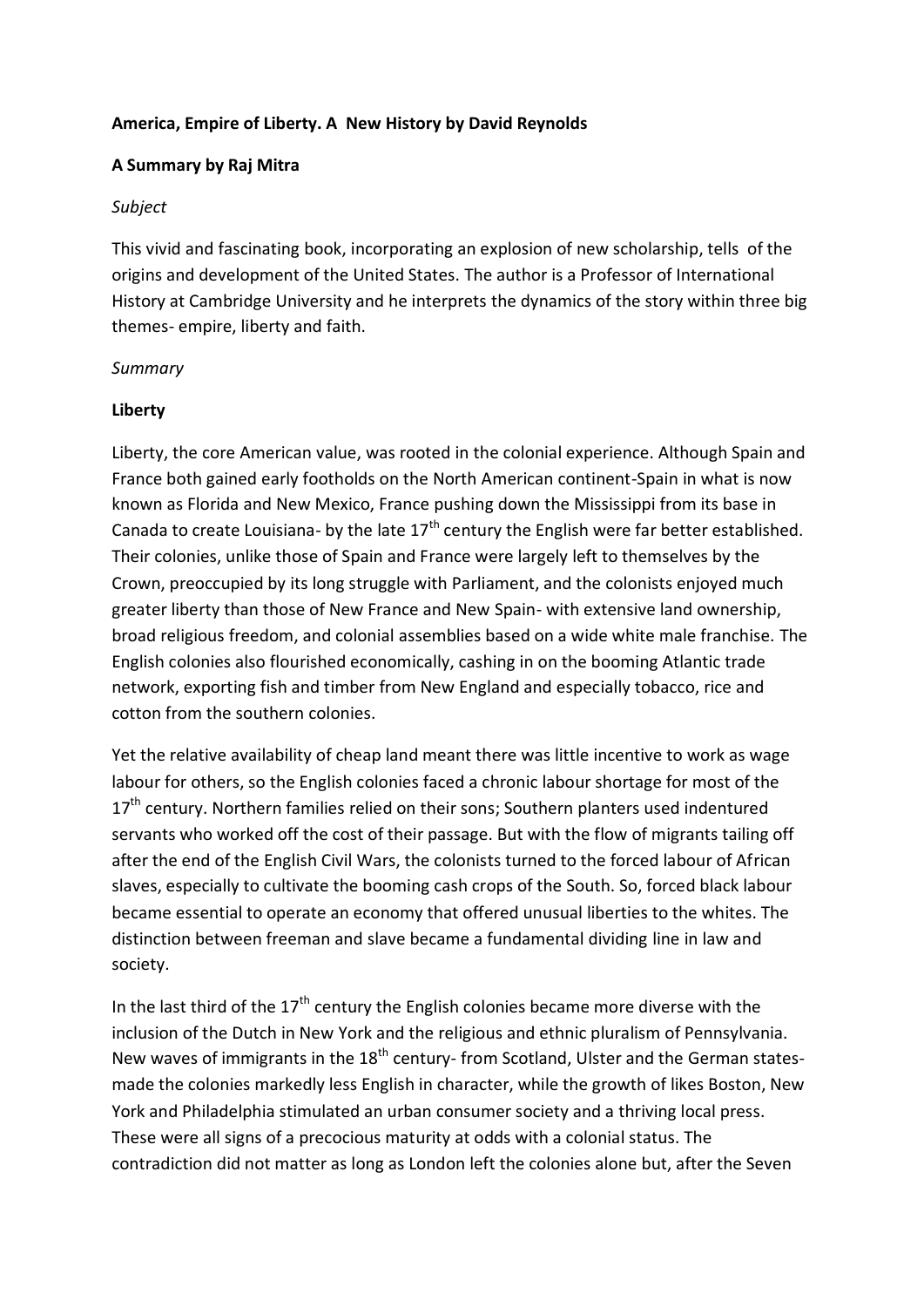Years War eliminated France's rile over Canada and confirmed Britain in a vast North American empire, successive ministries were determined to make the colonies pay their share.

Initially the protestors against British taxes demanded the rights and liberties of "freeborn Englishman", especially that of no taxation without representation. But as the struggle intensified and London resorted to forces, patriots in Virginia and Massachusetts pushed for full independence- on the grounds that the British Crown had become so tyrannical that the colonies had a right to form their own government. Just as freeman and slave became the great divide in society so liberty versus tyranny came to define political discourse.

After winning independence in 1783, the founding generation tried to formulate these two polarities into a new ideology. In order to propitiate the South, they turned a blind eye to the existence of slavery, focussing mainly on the construction of a stronger national government that would nevertheless respect local liberties. The war of independence had been essentially a revolt by separate colonies; only the threat from Britain forced a modicum of cooperation. In 1787 the colonies agreed to replace the existing loose alliance of states with a federal government, but only with strict controls on its authority to prevent a repetition of British tyranny. This government was created for certain specified purposesnotably foreign relations, borrowing and coining money, the promotion of trade and administration of the vast unsettled West. The real locus of politics was at the state level; in 1776 Jefferson the author of the Declaration of Independence envisaged the United States as an "Empire of Liberty"- he meant a congeries of states, a kind of commonwealth.

The United States was therefore a reluctant union and throughout its history, one of the fundamental struggles over liberty has been between the states and the federal government. To solidify support for the new nation, the Founders affirmed basic freedomsincluding those of speech, religion and a nuanced right to bear arms- and this Bill of Rights has been fundamental to subsequent debate. Yet is was not enough to restrain the centrifugal forces at play in the early decades of the republic, when the South, New England and then the South again talked angrily about possible secession when national politics were not going their way. The South finally did break apart in 1861 using the language of 1776- claiming the right to form a new government because the existing regime had tyrannically overridden local liberties.

The Founders also developed a set of republican values, built on the axiom that government was a necessary evil. Given human ambition, they believed that the basic threat to liberty was the aggrandizing tendency of power. Those in power built up networks of clients-people who lacked economic freedom and were therefore dependent on others. For this reason the founders were not democrats; they wanted to reserve the franchise for property owners, those with a stake in society, rather the demos- the crowd of dependent wage-labourersand they feared factions, parties and the corrupting influence of a national debt.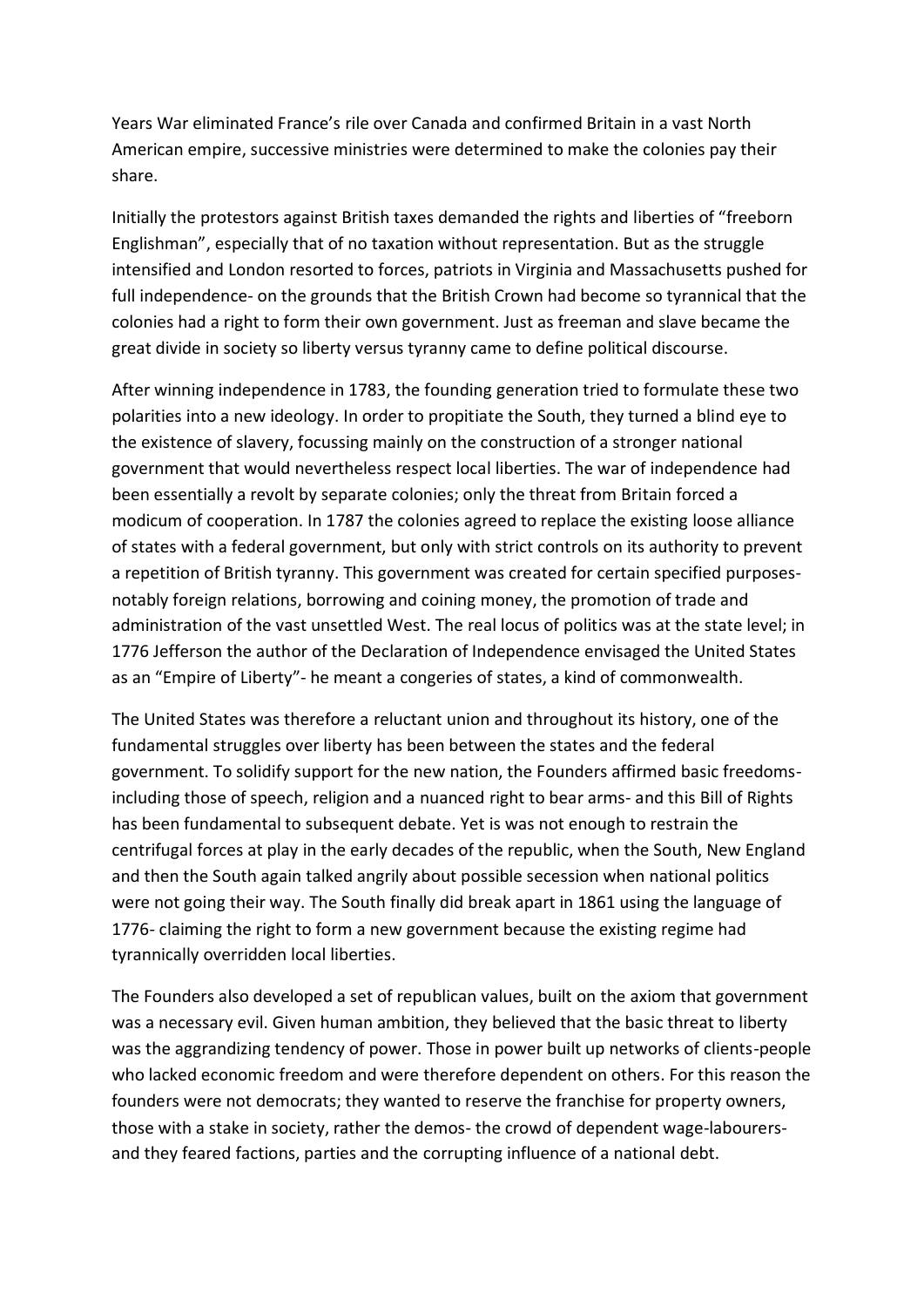By the 1830s the United States had become a democracy, at least for white males. Married women remained legally dependants and therefore outside politics. Blacks were entirely out of the picture although an abolitionist movement got going in the North and most Northern saw slavery as a moral evil, the focus of their animosity was more towards the South and the power of the slave owners.

The New Republican party- picking upon old republican ideology-proclaimed the exclusive right of freemen to settle in the West, not only to contain slavery but also to prevent the slave states developing a stranglehold on national politics. Slave or free became the defining question for the Union and when the South broke away in the name of liberty against tyranny, the North denied them that right in the name of America. The bloody Civil War affirmed a new sense of nationhood and resolved some long standing debates: slavery was unacceptable in the land of liberty, so too was the idea of secession. States could choose to join the Union but once admitted they could not break away. Yet the New South contained residues of the Old in the form of structural discrimination against blacks and an entrenched commitment to states' rights.

The growth of federal power was therefore a slow and uneven process usually stimulated by external challenges- the British in the early of the republic, secession in 1861-5. In the 1930s the collapse of the banking system and 25% unemployment justified a substantial expansion of the federal manpower and spending including the belated construction of a welfare state. This expansion was accelerated by the demands of the Second World War and the Cold war. In all these cases a sense of acute insecurity was required to override the state centred localism that was the norm for American politics.

As the 20<sup>th</sup> century progressed, federal power was utilized more ambitiously to tilt the social balance. During the New Deal, the Democrats rewrote the law to confirm the rights of labour unions to organise and strike. In the 1960s a new generation of Democrats responding to black militancy, finally employed federal power to force Southern states to enfranchise black American and end legal segregation. Civil rights now trumped states rights and this gave a cue to other social groups, notable women and homosexuals. Rights-talk became the dominate discourse of late 20<sup>th</sup> century politics-consumer rights, the right to privacy, prisoners' rights, the right to die. This reflected a deeper shift in the language of liberty, previously a negative concept ('freedom from...'- usually from federal inference) but now increasingly positive in scope (freedom to do or to be something).

Since the 1970s Americans have been so polarized over social issues that Congress has hesitated to legislate in sensitive areas. Into this vacuum has stepped the Supreme Court. The judicial activism of the Court has made it the centre of controversy yet its enhanced role testifies to the difficult democratic politicians have faced in dealing with the rights revolution in an increasingly diverse society.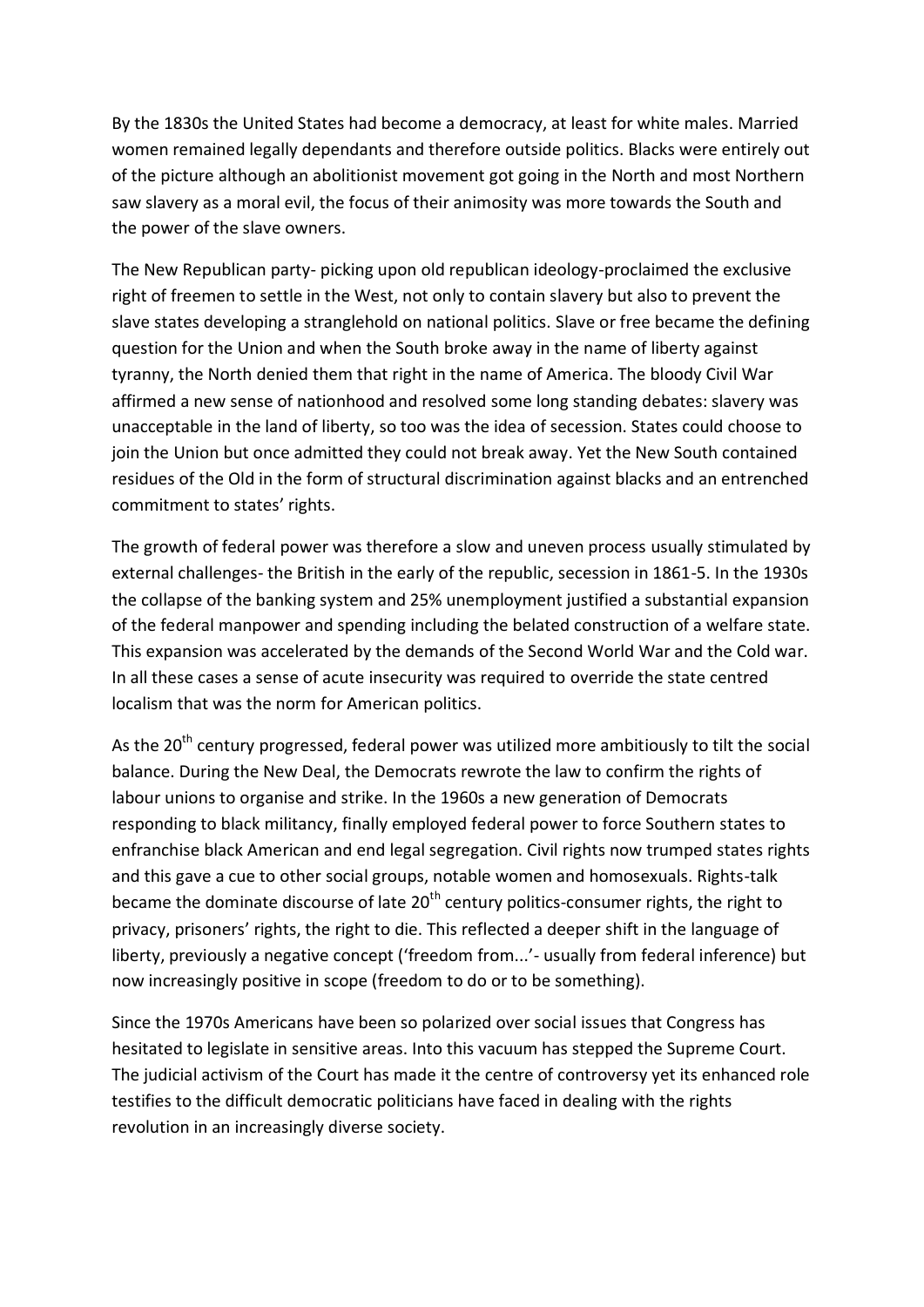### **Empire**

In the 19<sup>th</sup> century the expansion of the United States westward across North America paralleled the expansion of Russia eastward across central Asia. The US won the sprawling Ohio territory from the British as spoils of war in 1783; similarly Florida was wrested from Spain and the desert west right out to California from Mexico after victory in 18487. The vast Louisiana Purchase was extracted from Napoleon in 1803 after hard bargaining at the negotiating table. A similar blend of war and diplomacy built up earlier empires. Nor were Americans unique in the way they treated the aboriginal inhabitants- concluding treaties with them as foreign and equal nations but then driving then off their guaranteed lands as westward expansion became relentless.

Yet the American empire proved very different from the Russian. First in Jefferson's method for gradually bringing the Colonies into the Union. From the start new territories were granted their own democratic governments; when populations crossed a certain numerical threshold the territories could apply for admission as states. Equally important, the local liberties guaranteed under the American federalism gave state governments flexibility to develop economically in their own ways. On the other hand, the federal government retained immense powers of the unsettled West; policy decisions like land grants for railroads and homesteads for settlers fundamentally shaped Western history.

After the Civil War the country's new unity allowed industrialization to proceed apace. America's internal empire now spanned the whole continent-one blessed with rich resources. It lacked the internal divisions that frustrated Europe's economic integration and eventually dragged the Old World in to two ruinous world wars. So railroads and telegraphs drew together a truly national market, while the laissze faire ethos allowed entrepreneurs to amass vast fortunes and create huge conglomerates without tight government regulation. A single market dominated by big business: here were the distinctive foundations of America's economic dominance in the 20<sup>th</sup> century.

Also important for industrial growth was the largely open door to migrants from Europe, who provided essential labour for America's industrial revolution. Cooped up in a small urbanised country this influx could have proved socially and politically explosive but that was not the American experience. In the United States the ethnic diversity of the immigrants defused class consciousness, the democratic franchise reduced the allure of political extremism and the chance to move on from there slums to the suburbs, from the east coast cities into the American hinterland gave immigrants the prospect of advancement.

In the early  $20<sup>th</sup>$  century the US chose to extend its global reach through finance, commerce and cultural aggrandizement. But during the cold war it developed a military nexus that now numbers 750 bases in more than 130 countries and its defence spending amounts to two fifths of the world's total. In regions particularly Western Europe, this military presence has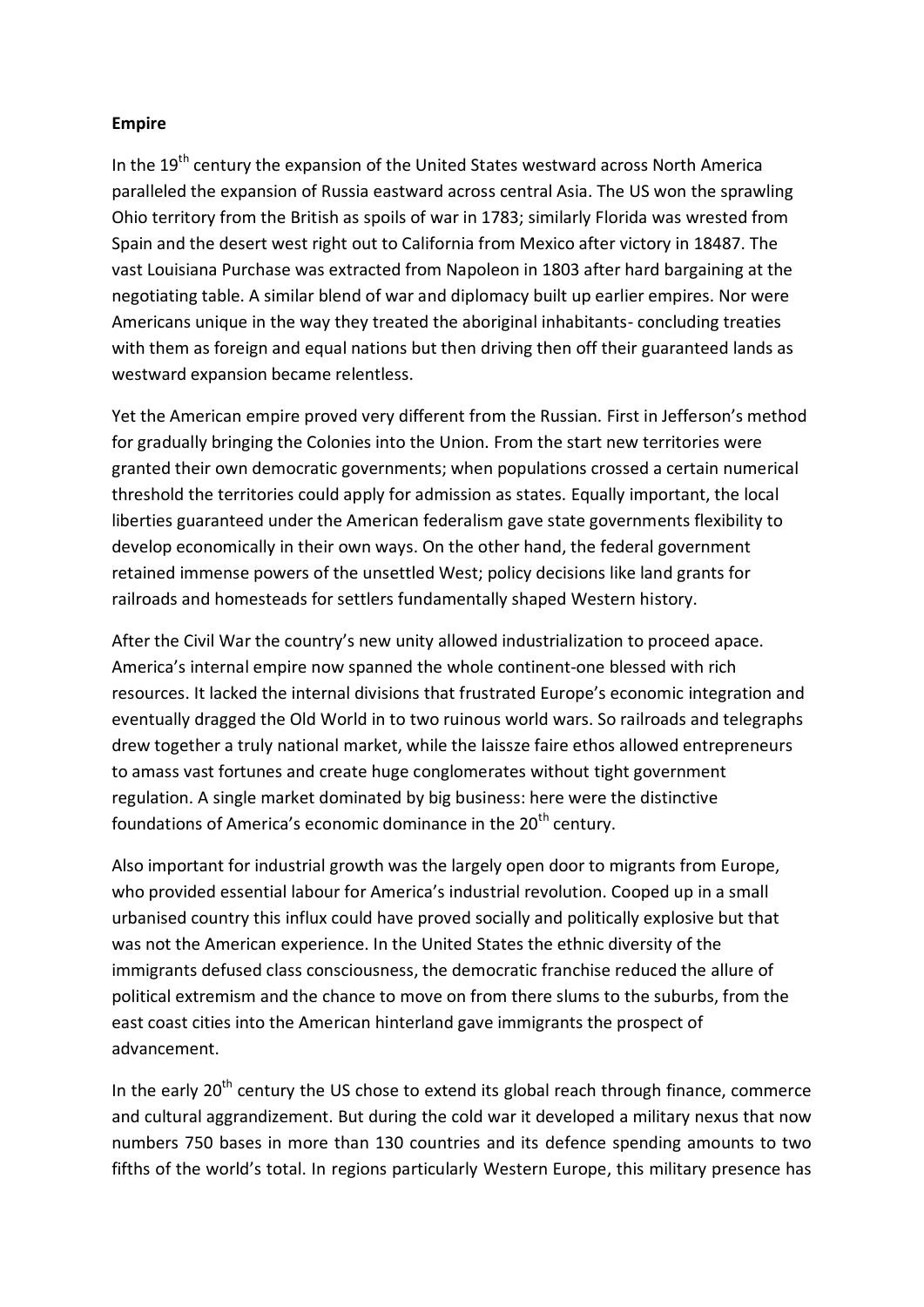been by mutual agreement- empire by invitation. Elsewhere for instance in Central America or Indochina the invitees have been at most a segment of the political elite, a group of imperial clients. At home the demands of the armed forces have been a major factor in the domestic economy, prompting President Eisenhower's warning in 1961, about the influence of the military industrial complex. Major technological innovations such as the transistor and computers would not have taken off without the government as both investor and customer.

The author states that it makes sense to see the United States in a continuum with earlier imperial powers, rather than to accept the idea that the United States is both historically unique and morally exemplary. That idea has shaped the form of America's power projection overseas. Anti-imperialists were a powerful brake during the Spanish American conflict over Cuba in 1898; in the  $20<sup>th</sup>$  century there was robust opposition to US involvement in both world wars. The architects of the America's cold war strategy were at pains to justify overseas commitments as a way to contain Soviet imperialism rather than to create an American empire. The old script of liberty versus tyranny was adapted for the international stage, with the US becoming the champion of the free market and the leader of the free world.

Yet in the post Cold War world the empire of liberty has metamorphosed again- from an Empire of production to an empire of consumption. At the beginning of the  $20<sup>th</sup>$  century the US displaced Britain as the pre-eminent industrial and financial power and this economic predominance made it the 'arsenal of democracy' in the Second World War, and the Cold War. Since the 1980s, however the US has run persistent deficits on its federal budget and on its payments to the rest of the world. These soaring debts and deficits have been sustained because of the willingness of other nations to invest in the US- rather than the other way round as for the previous century.

#### **Faith**

The entangled stories of empire and liberty throw light on the American experience but they need to be understood by reference to the third theme of faith. By this the author means religious faith and very much related, faith in the nation itself.

The colonies were predominately Protestant, often fiercely so. The vehement anti-popery that characterised popular Protestantism in Britain was replicated across the Atlantic. Yet the Founders of the new nation balanced religious faith with a commitment to religious liberty: no established church and complete freedom of belief and worship of people of any faith or none at all. This was made law in the first article of the Bill of rights which in Jefferson's phrase built 'a wall of separation between the church and State'.

Here was a fundamental, enduring tension- between the principal of a secular state and the ideal of a godly people. A succession of evangelical revivals pulsated through America from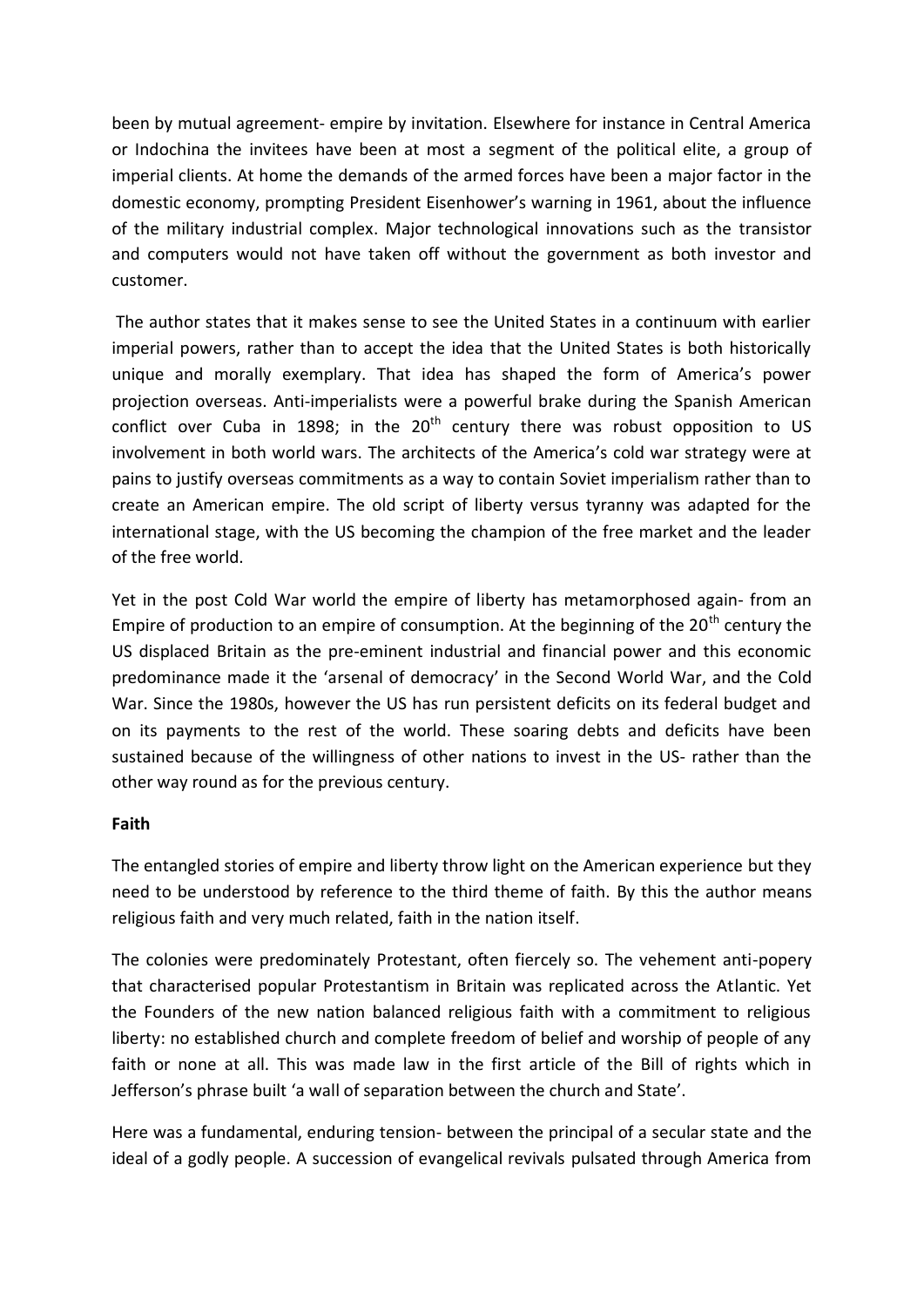the 1740s to the mid-19<sup>th</sup> century, confirming American Protestantism as a Bible based faith that demanded individual and conversion. Evangelicalism spawned new denominations like the Baptists and Methodists and a profusion of sects that helped give American Protestantism its distinctively democratic ethos.

A religion of conversion implied an either/or worldview- good versus evil, the saved or the damned and this inspired the crusades to redeem society that were also characteristic of 19<sup>th</sup> century Protestant America. Drink was one demon-linked in the Protestant mind with papists- but the biggest crusade for Northern radicals was eradicating slavery from the land of liberty.

Evangelical Protestantism values were, however, tested as never before in America's new urban industrial age. The mass of migrants from southern and eastern Europe were one threat with Catholics still a particular bogey, because of their perceived looseness about drink and the Sabbath (too much liberty) and their authoritarian hierarchy ( not enough liberty). The mounting tide of secularism inspired religious conservatives to rally round the fundamentals of their biblical faith against secular values and also liberal Christianity. Moreover Darwinism called into question the easy assumption that religion and science were simply different facets of a unified cosmic order. The notorious 'Monkey trial' of 1925 helped stereotype fundamentalism as a small town small minded faith and drove evangelical Protestantism out of national politics of fifty years.

At the same time, however, the redemptive impulse was being elevated onto the international stage. It was evident, in which American funds and people played a disproportionate role. In 1900 there were 5,000 American missionaries aboard, today there are more than 100,000. The redemptive theme was even more evident in the rhetoric of US foreign policy- the global mission articulated by Woodrow Wilson to 'make the world safe for democracy' and then the ensuing struggles against Nazism and communism. In fact, America's imperial outreach has been consistently justified through the language of faith as well as liberty. Communism was depicted as a godless society, an 'evil' empire; it threatened to impose nothing less than 'slavery' on the subject nations, which was why containment and detente were always second-best for millions of Americans. Like Lincoln speaking of the US in the 1850s, they did not believe it possible for the world to remain half slave, half free. This conception of foreign policy as an apocalyptic struggle re-emerged after 9/11 as the Bush administration discerned new global threats from Islamic extremism and from as 'axis of evil' brandishing weapons of mass destruction.

This self image of the US as a crusader state called to save the world was rooted in the evangelical worldview but usually eschewed overtly religious language. In domestic politics, however, that was not the case. Martin Luther King drew repeatedly on biblical concepts and phrases to inspire black people in the fight against discrimination-likening them to the children of Israel struggling from Egyptian bondage into the Promised Land. Although black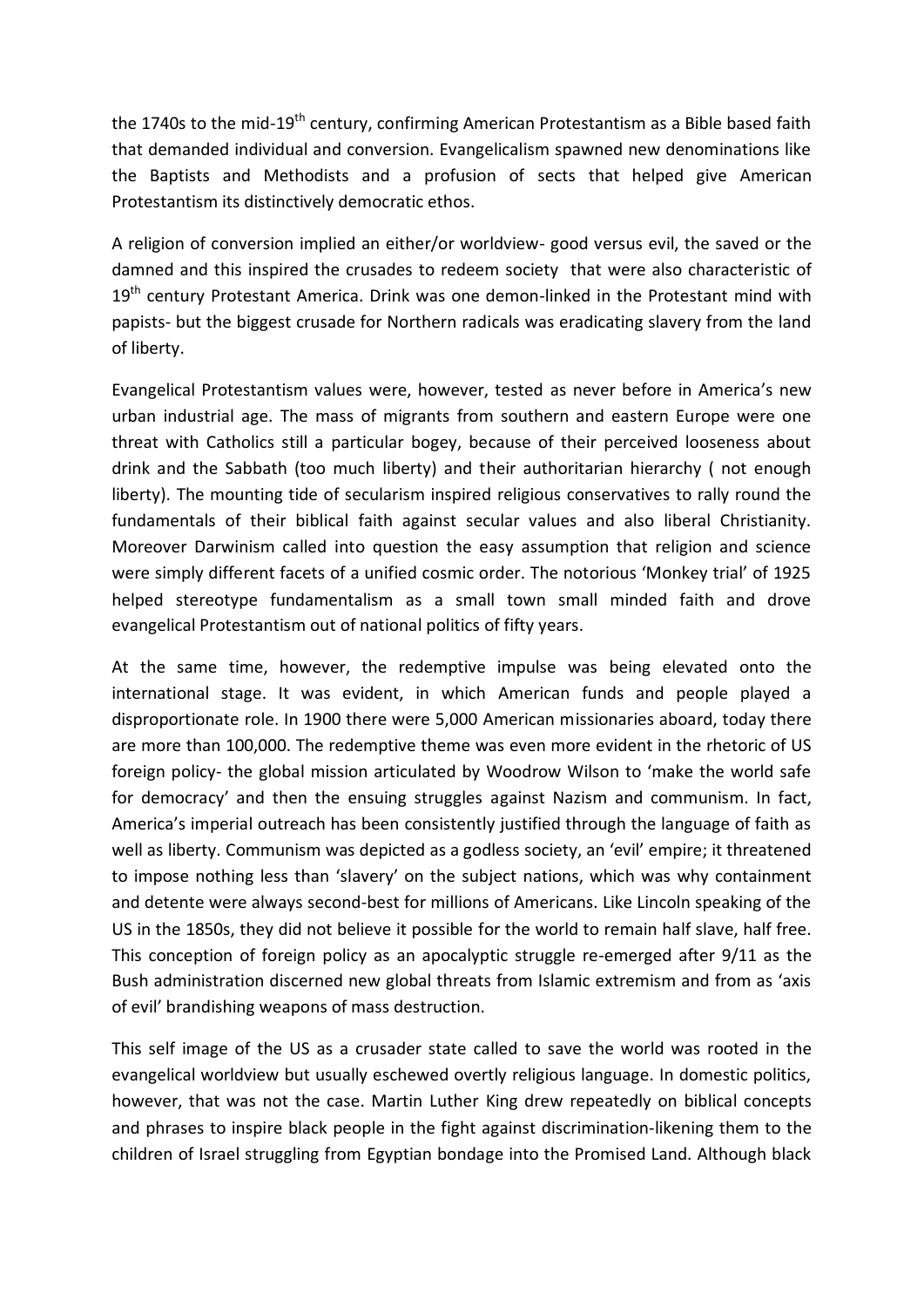radicals went on to embrace Marxist models, the mainstream Southern civil rights movement was rooted in the evangelical tradition.

But, so too, in a different way, was the conservative backlash against the 1960s. White evangelicals in the South had kept to themselves since the 1920s but the sexual revolutionthe Pill, abortion, gay rights- seemed to portend a breakdown of family values. This in turn was taken to portend the secularization of society-issues symbolised by the Supreme Court's ban (in the name of religious liberty) on prayer and Bible reading in schools. In a sense he south was being 'Americanised', its culture eroded by the values of the rest of the nation. But in another way, parts of America were being 'Southernised' by the exodus of millions of people out of the South since the Second World War, providing grassroots support for Reagan in 1980. Evangelicalism had now become a deeply conservative force in American politics and in contrast with the4 past it was no longer fervently anti-papist because Catholics featured in the new religious right.

The recent 'culture wars' suggest a deep polarisation of American society, a struggle over how far the US should be a secular society or a Christian nation. The outcome will have implications for America's global role. History suggests that the decline of empires stems from loss of faith in the imperial mission as much as from financial and economic crisis. America's distinctive empire has always been built on faith, not just power.

### *Interpretation and Critique*

This is a really good read and I could not put it down. My summary based on the conclusion of the book does not capture the narrative of the people involved in shaping the story. The book contains hundreds of quotes from the people who lived the story- Presidents to the common man.

The history of America is rarely simple, often messy and sometimes appalling; yet also full of surprises, frequently epic and on occasions wonderfully uplifting.

It has made me want to learn and find out more about the country and we are off for a summer holiday to the 'wild west'!

*Implications for leadership in general practice.*

This book confirmed the importance of understanding the past so that we know which direction to lead into the future.

That where we are now is because we stand on the shoulders of the great people that came before us.

The importance of leading by consensus and having an understanding of what our followers really need.

That to lead takes courage.